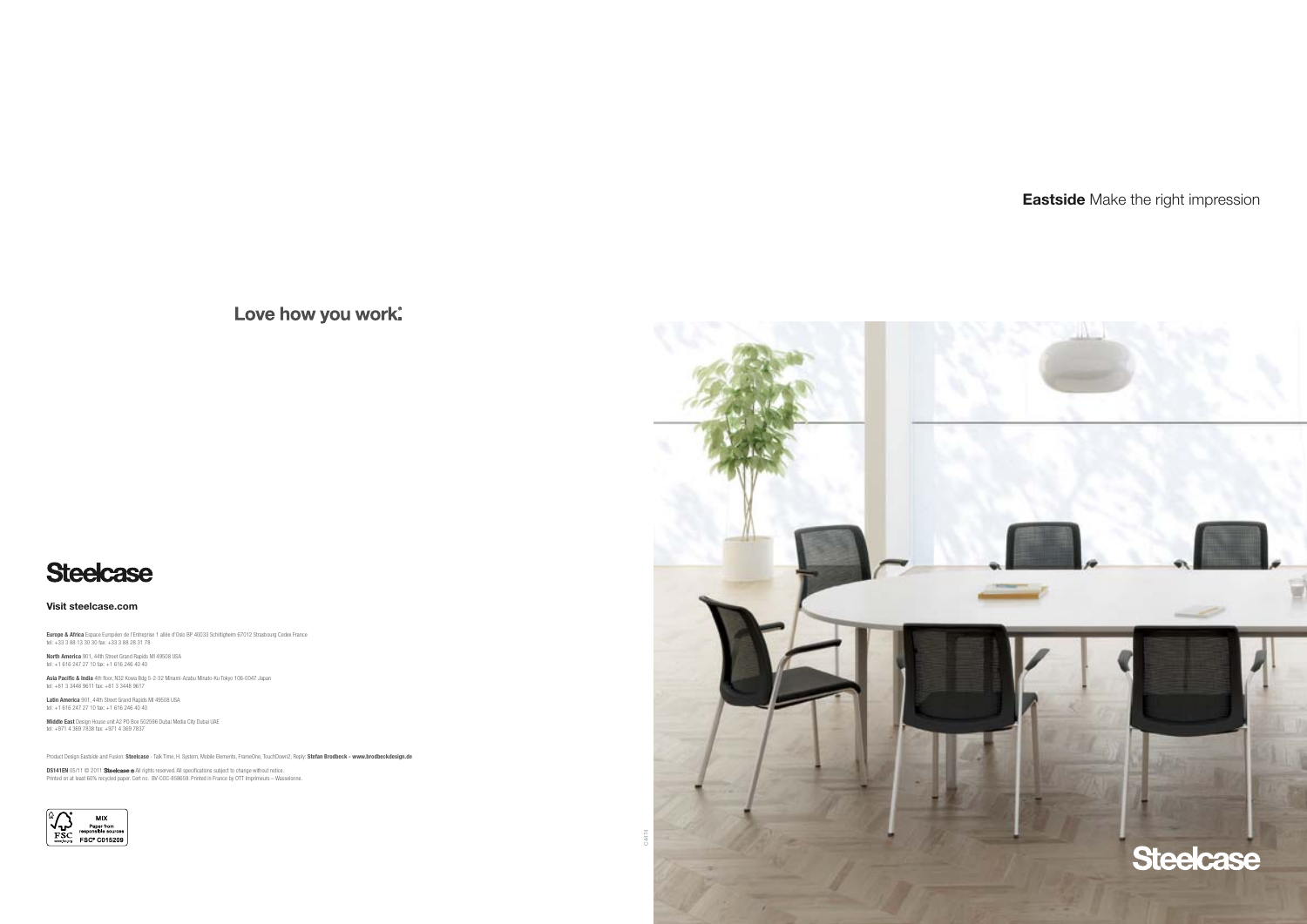



## **Eastside** Make the right impression

Workspaces for collaboration require highly flexible seating that is easy to reconfigure and, above all, comfortable.

The Eastside chair was designed to provide comfort in collaborative spaces and welcome areas. It offers high performance versatility with good looks.

## **Why Eastside?**

- 1 It offers **comfort over varying periods of time** due to its deep seat and high backrest.
- 2 Eastside is highly flexible solution that feels at home in any space **conferencing, training, teaming in small groups and welcome areas**. Equally, it also matches to our tasking chair range and can be used as a visitor chair thanks to its elegant and modern design.
- 3 This chair helps to optimize space due to the ease with which it can be stacked and moved.



**Insight:** Those spaces should provide comfortable chairs to keep people focused and engaged.



# **Observations & Insights**

- **2 / Observation:** Chairs for workspaces aimed to be used for work in pairs, formal meetings, conferences or trainings do often not reflect the design of the rest of the companies workspaces design. **Insight:** There is a better visual harmony if the visitor/meeting chairs offer an integrated design that complies with the remaining modern furniture among the entire company.
- **3 / Observation:** Companies need to optimise the use of meeting spaces, but reconfiguring furniture often takes time. **Insight:** There is a need for a versatile and flexible seating solution that is easy to install and can be moved around and stacked easily.

**1 / Observation:** People are often uncomfortable in chairs beyond short periods of time whether they wait in a welcome area, when they work in small groups, they attend meetings, conferences or taking part in a training session.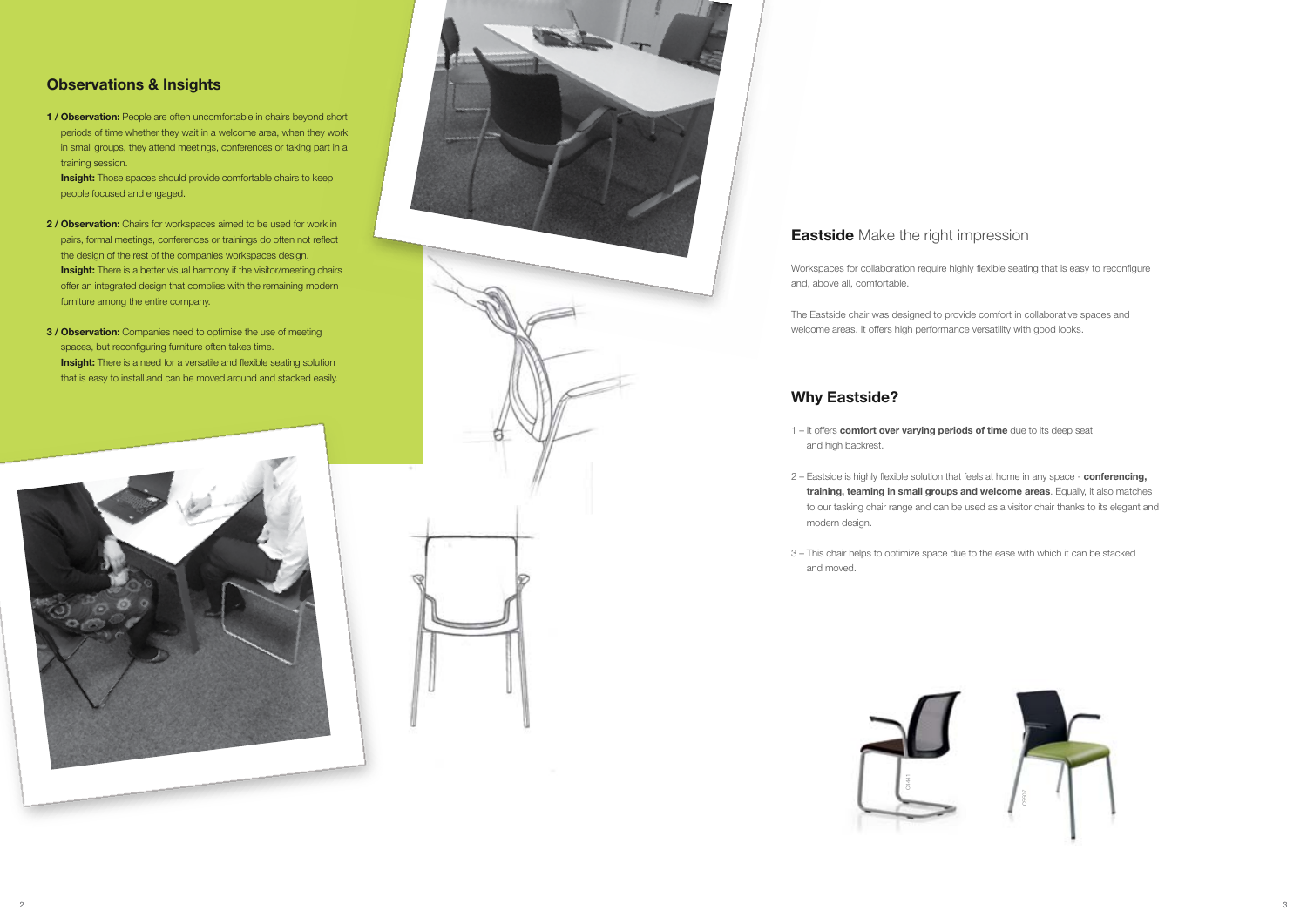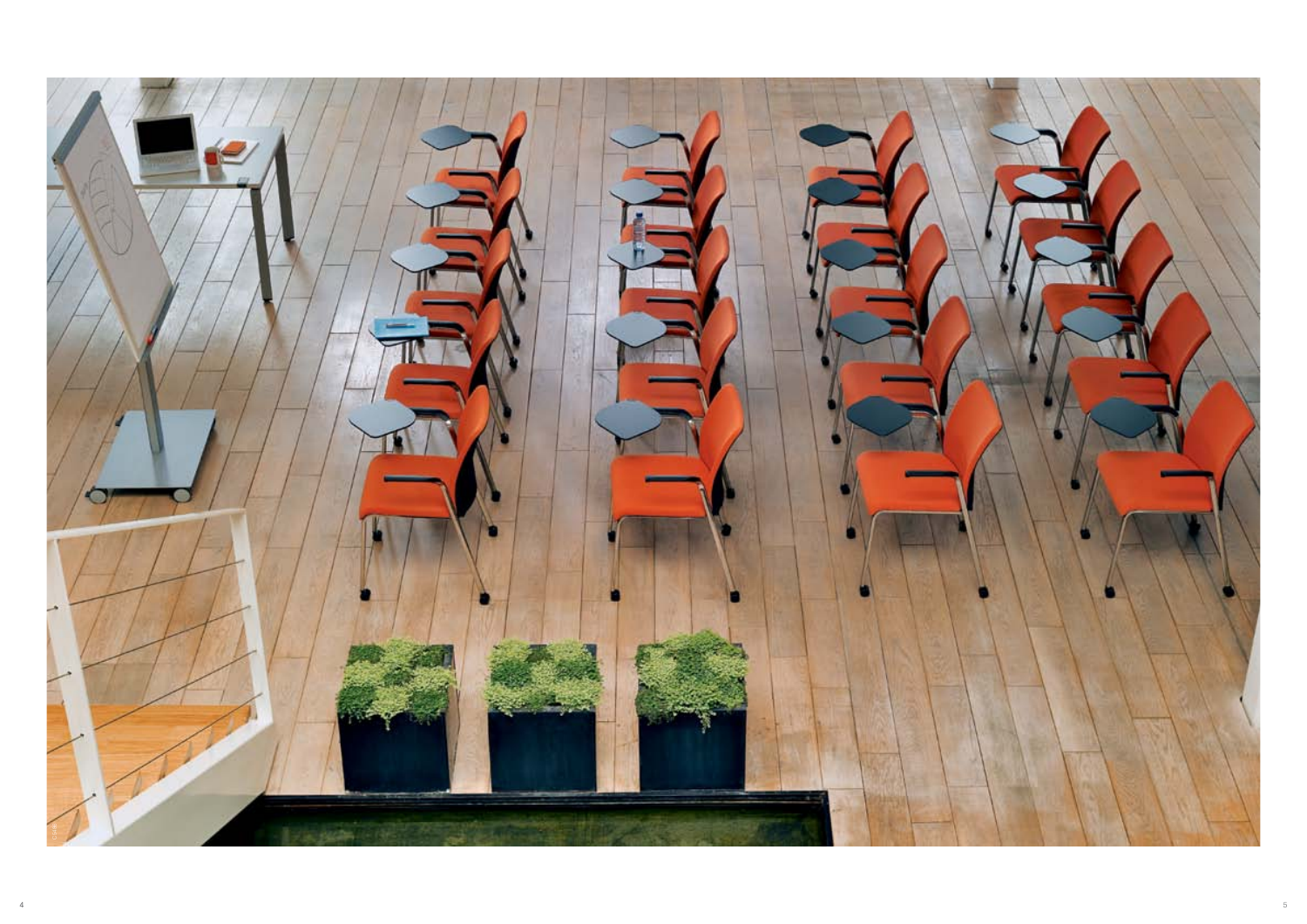**The family**

### **Eastside sled base**

Softex upholstery Stackable base





**base** Plain backrest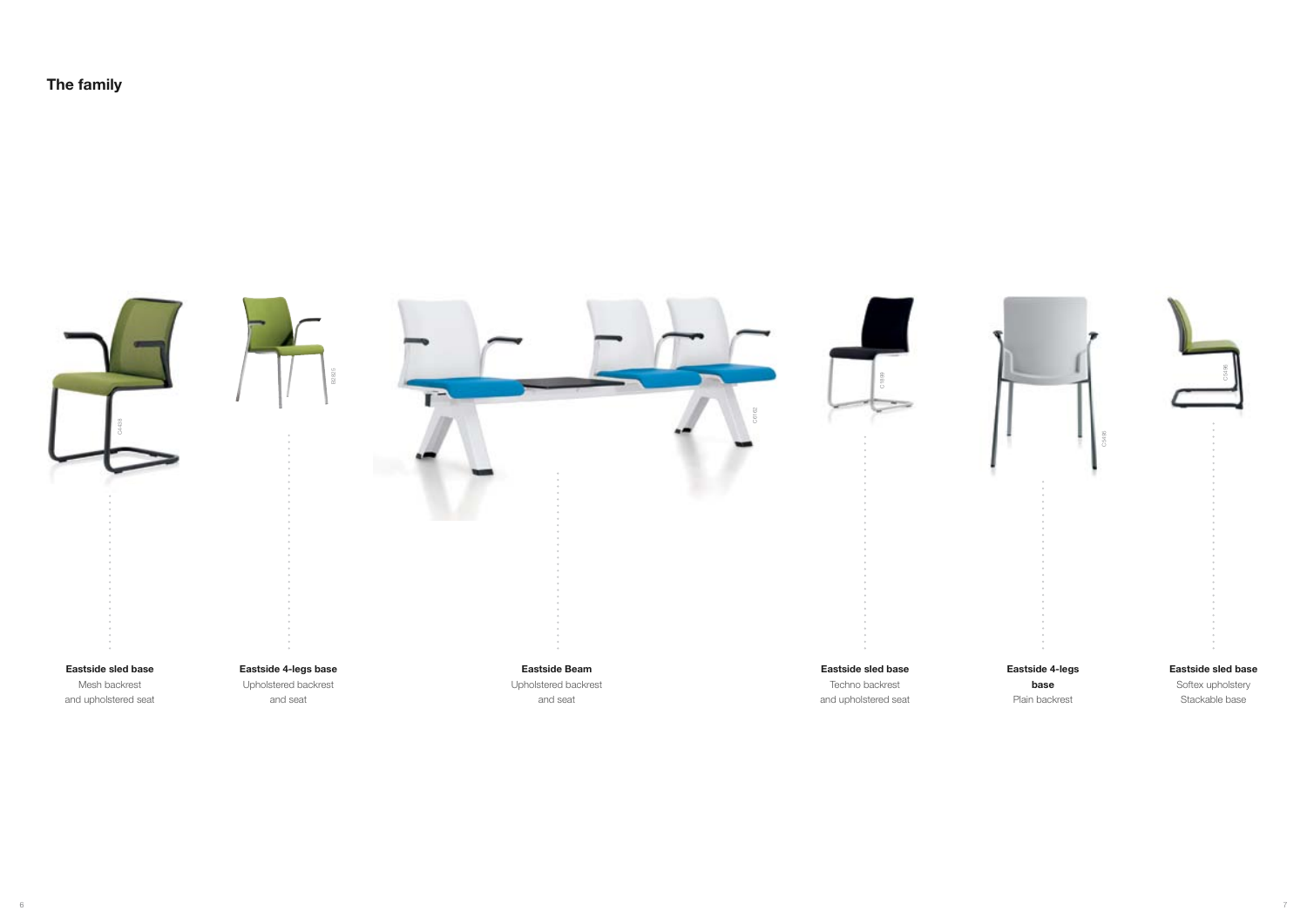

# **Elegance & comfort**

Eastside Air creates a sleek and stylish working environment for cutting-edge global businesses. The velvet touch of the fabric offers a nice sensation, keeping individuals relaxed.

Alternative innovations in Eastside Air take customised comfort to another level. **It automatically and exactly adjusts to support an individual's spinal print**. The tension of the mesh, and therefore the support it provides, adjusts according to the force placed on the backrest by the user.

**Collaborative space** Eastside Air 4-legs with Kalidro Conferencing table.







Complete with handle for easy movement, Eastside Air is the ultimate seating answer for any meeting room.





#### **Individual space**

Eastside Air sled base with FrameOne Loop desk, FlexBox storage units and Reply Air task chair.

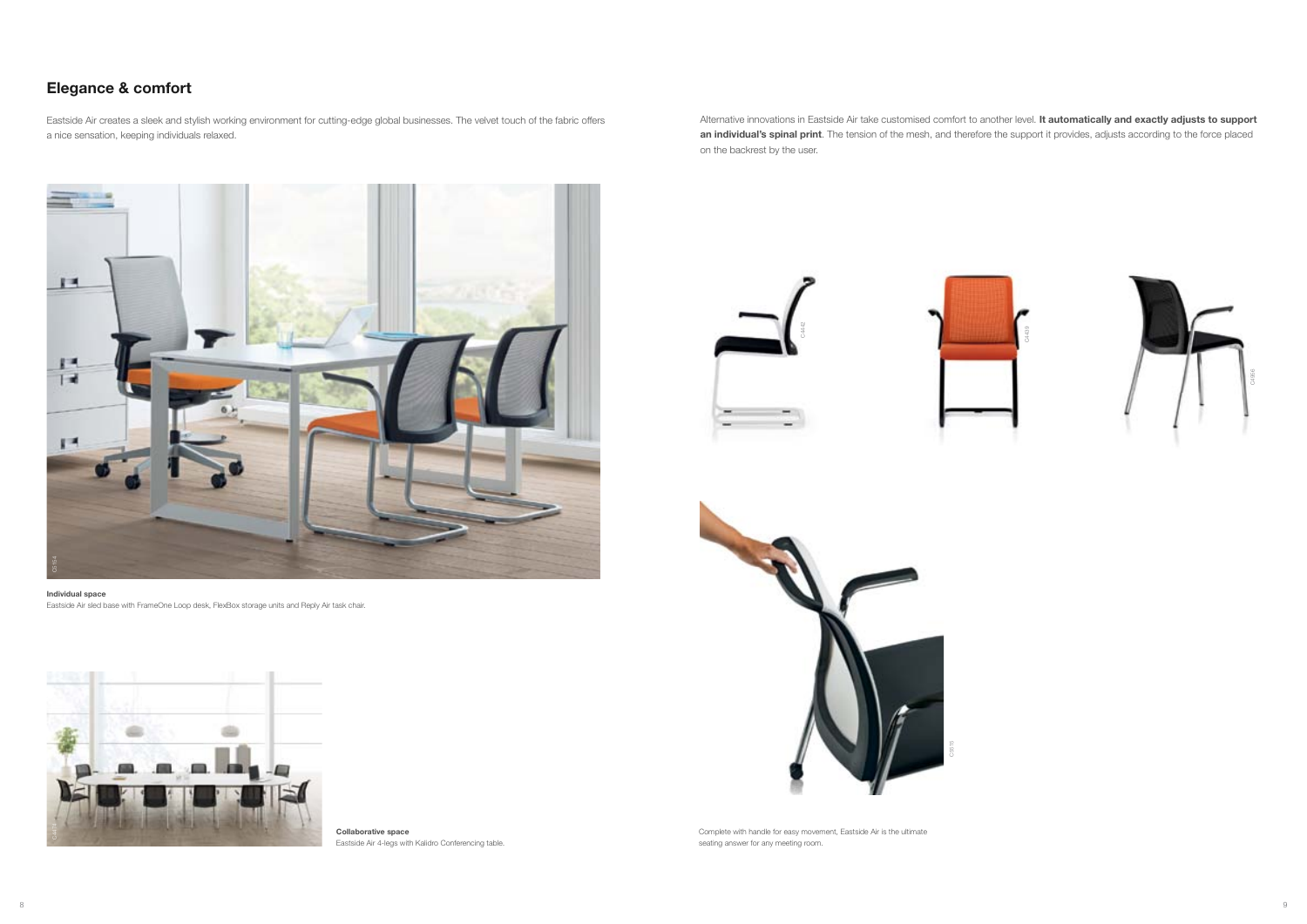# **Collaboration & space optimisation**

Configuring a room for **conferences, training or presentations needs seating that is robust, effective – and looks good**. Eastside is that chair.



**Collaborative work**  Eastside 4-legs with writing tablet.



As it can be moved easily, it is ideal for supporting collaborative work. **Eastside is excellent for optimising space** use as it can be stacked and stored effortlessly.

**Small group meeting** Eastside 4-legs with TouchDown2 table, Mobile Element flip-chart and pin boards.



Eastside is stackable up to 6 chairs in 4-legs and sled base versions.